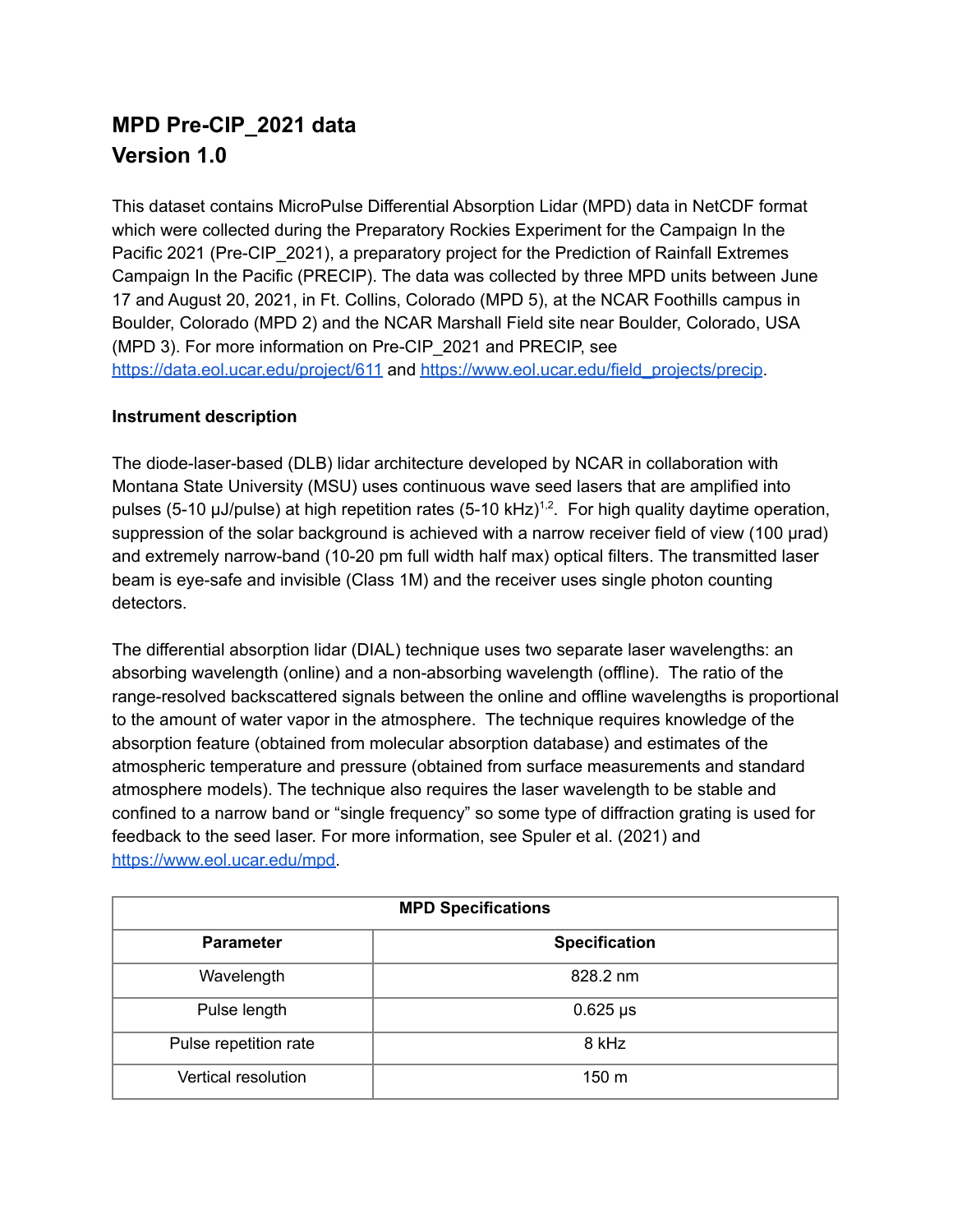| Vertical range      | 200-4000 m                                               |
|---------------------|----------------------------------------------------------|
| Temporal resolution | 1 minute sample resolution<br>5 minute actual resolution |

#### **Data description**

Each data product contains time (seconds) and range (meters) dimensions. The lidar is vertically pointing, so range is the same as altitude above ground level (AGL). The conversion to altitude above mean sea level can be obtained by using the 'elevation' field in the dataset attributes.

The key data products from this instrument are:

Absolute\_Humidity [g/m<sup>3</sup>] - estimate of the water vapor density in a parcel of air Absolute\_Humidity\_variance [g<sup>2</sup>/m<sup>6</sup>] - estimate of the statistical variance of the water vapor density estimate due to shot noise.

**Absolute\_Humidity\_mask** - for quality control, indicates if mask (1) or no mask (0) should be applied to Absolute\_Humidity field

**Relative Backscatter** [Hz] - estimate of mean photon arrival rate after correction for geometric overlap. This field is effectively a qualitative view of the backscatter structure in the atmosphere Aerosol\_Backscatter\_Coefficient [m<sup>-1</sup> sr<sup>-1</sup>] (only available for MPD 5) - the backscatter coefficient of non-molecular scatterers (e.g. aerosols and clouds)

In addition a weather station records the temperature, pressure and absolute humidity at the lidar's location. This data is stored in variables:

Surface\_Absolute\_Humidity [g/m<sup>3</sup>] Surface\_Temperature [K] Surface\_Pressure [atm]

Note that Temperature\_model and Pressure\_model fields come from NCAR/NCEP Reanalysis[3]

# **Data processing**

Differential Absorption Lidar (DIAL) measures water vapor by transmitting two closely spaced wavelengths. One is tuned to the absorption line of water vapor while the other is tuned off the line. Observations at these two wavelengths are referred to as "online" and "offline". The two observations have nearly identical backscatter and instrument effects in their signals where the only difference is the difference in water vapor absorption. When the two channels are ratioed, all terms cancel except those relating to water vapor.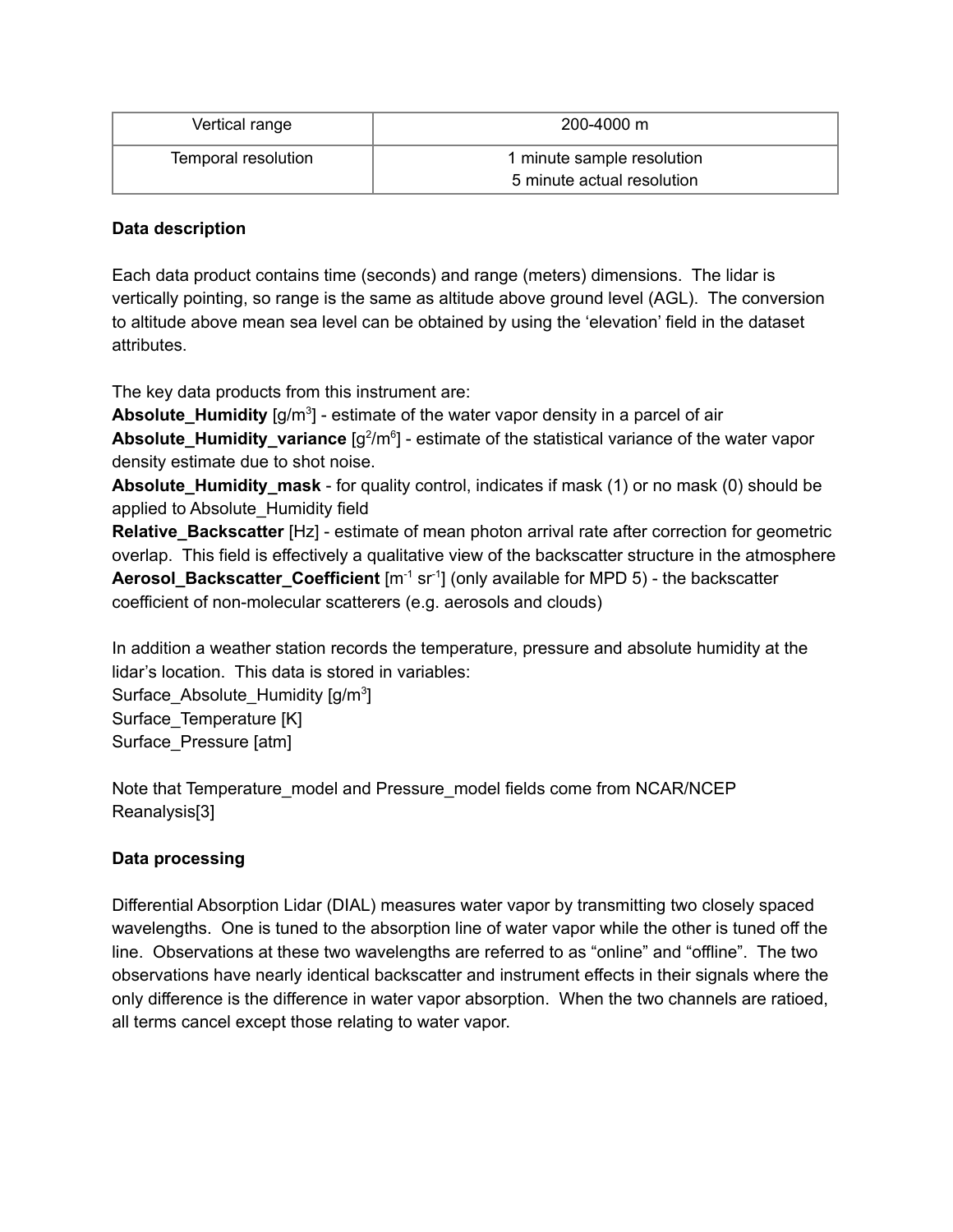Data is processed using the standard DIAL equation where it is assumed all instrument and atmospheric features in the profiles cancel except the difference in absorption. Water vapor is calculated using the formula

$$
n_{_{Wv}}(r) = \frac{1}{2\Delta\sigma_{_{Wv}}} \frac{d}{dr} \ln \frac{N_{_{on}}(r)}{N_{_{off}}(r)}
$$

Where  $n_{_{Wv}}^{}(r)$  is the range resolved water vapor number density (molecules per m $^3$ ),  $\Delta\sigma_{_{Wv}}^-$ is the difference in absorption cross-section of water vapor between the online and offline wavelengths,  $N_{_{\scriptstyle{O\!H}}}(r)$  and  $N_{_{\scriptstyle{O\!f\!f}}}(r)$  are the measured signals when transmitting the online and offline wavelengths, respectively.

The absorption cross section of water vapor is pressure and temperature dependent. To approximate the temperature we used NCEP reanalysis data (Kalnay et al., 2016). Note, the water vapor line has been selected for its low temperature dependence so there is relatively little error contributed by uncertainty in the thermodynamic state parameters.

The data is processed at a base resolution of 37.5 m in range and 1 minute in time. These observations are smoothed using Gaussian kernels in range and time where the kernel size is optimized to minimize the mutual contributions of error due to smearing and random noise. The size of the kernels in range and time are reported in the dataset (e.g. offline std range is the kernel standard deviation in the range dimension applied to the offline channel).

Once the water vapor is calculated using the above equation, clouds are masked due to large biases that occur due to detector nonlinearity and poorly resolved gradients in the backscatter in and near clouds. A Gaussian smoothing kernel of 125 m and 5 minutes is applied to the masked field to provide the final product.

# **Known problems**

The MPD retrievals are photon limited in clear atmosphere. In most cases, instances of excessive noise should be reliably flagged by high Absolute\_Humidity\_variance.

The MPD does experience biases in the water vapor retrievals in clouds and, in some cases, rain and virga. While we have attempted to mask these cases with the Absolute\_Humidity\_mask, there may be a few instances that remain unmasked. Use caution when analyzing data near high backscatter targets such as clouds.

MPD 5 experienced a low altitude bias near 500 m AGL which became progressively worse throughout the project. This bias is relatively easy to see when viewing multiple days at a time. This error is *not* captured in the variance estimates. Use low altitude data from MPD 5 with caution.